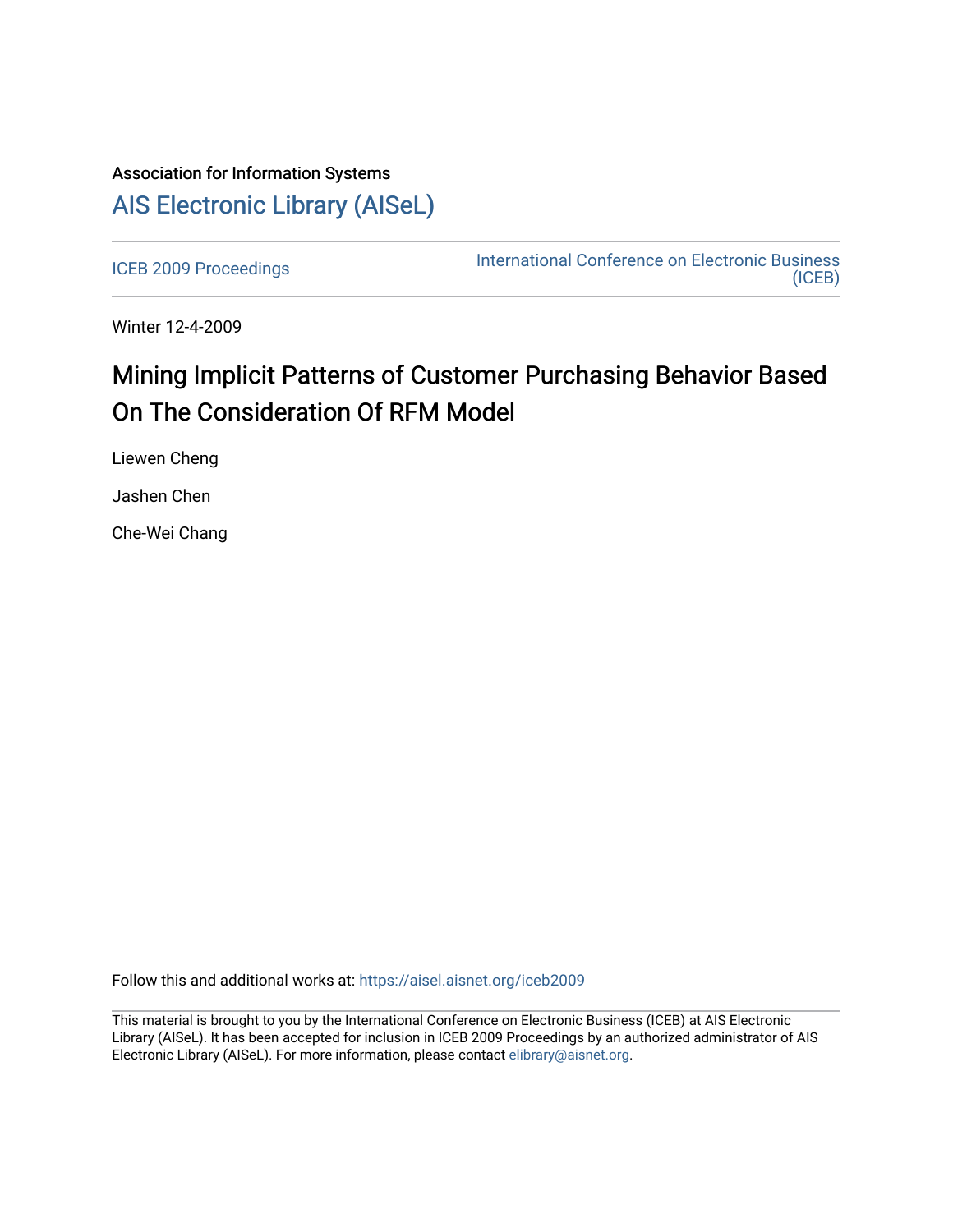## **MINING IMPLICIT PATTERNS OF CUSTOMER PURCHASING BEHAVIOR BASED ON THE CONSIDERATION OF RFM MODEL**

Liewean Cheng<sup>1</sup>, Ja-Shen Chen<sup>2</sup>, and Che-Wei Chang<sup>3</sup>

Department of Information Management, Department of Business Administration, and Graduate Institute of Business Administration

Ta Hwa Institute of Technology, and Yuan Ze University, Taiwan

<sup>1</sup>liewen.cheng@gmail.com; <sup>2</sup>jchen@saturn.yzu.edu.tw; <sup>3</sup>s957143@mail.yzu.edu.tw

## **Abstract**

Association rules have been developed for years and applied successfully for market basket analysis and cross selling among other business applications. One of the most used approaches in association rules is the Apriori algorithm. However the Apriori algorithm, has long known for its weaknesses that generate enormous amount of rules and alreadyknown facts. In this study, we integrate the RFM attributes with the classical association rule mining, Apriori. Based on RFM model, two indicators, RF score and Sale ratio, are used as measure of interestingness. We propose two algorithms, DWRF and DWRFE, to mine for implicit pattern. In our experimental evaluation, the performance of Apriori, DWRF and DWRFE are compared. The result of our algorithms offers an effective measurement of interesting patterns. Moreover, the DWRF algorithm that uses the RF score as a measure of interestingness seems to be able to promptly reflect the fast-changing customer's purchase patterns.

**Key words:** Data mining; Association rules; RFM; CRM

## **Introduction**

Because of the industry competitiveness and free communication of market information, customers are easier to change their preferences and buying behaviors. While the traditional marketing tools are unlikely to aim at customers' behavior or transformation of preferences (Shaw et al., 2001), database marketing becomes more and more popular. With the transaction records in database, it is important to analyze the correlation information of the customer, because these records represent the accumulation of customers' past decisions (Holtz, 1992). If the company can use this data to discover the patterns of customers' consumption behaviors, it can help marketing associates to make a more effective marketing program (Chen et al., 2005). Many enterprises have gathered great number of data into their data warehouses (Inmon, 1996). With the tradition marketing analysis tools, it is too difficult for employees to analyze such a huge database (Shaw et al., 2001). Data mining

solves the difficulties of data analysis and also helps to discover hidden information (Fayyad et al., 1999). The mining technique depends on different distance of functions which can be distinguished as cluster, classification, estimation, perdition, and affinity group, description and profiling (Berry and Linoff, 2004)..

The most frequently used tool in the affinity group is the association rule analysis. Association rules have developed for many years; they are useful and easy to understand, and they are widely applied in various industries such as finance, telecommunications, retail, and online commerce (Kotsiantis and Kanellopoulos, 2006). It has increasingly attracted much academic research interest in recent years. Its main purpose is to discover the relationship of associated products. However, for capturing other interesting insights within these patterns, we can only depend on the expert domain knowledge to do the matching. Some of researches called these problems the "interestingness" problem (Liu et al., 1999). Our main purpose is to develop a new algorithm which will take RFM attributes as parameters in order to mine the implicit patterns. This research incorporates recency and frequency to discover the latest purchase patterns. We will assign a RF score based on its recency attribute and a sale-ratio score based on its monetary attribute to every rule in order to discover the most recent patterns and also the patterns that customers are willing to spend more.

## **Literature Review**

Association rule mining, one of the famous researched friend of data mining According to Agrawal and Srikant (1994) , Association Rule is defined as:" to find out these association rule among a set of product items frequently purchased together".

The rule is written in the form as:  $(milk \rightarrow$ noodles}. It implies that if the customer purchases the milk, he would probably buy noodles.

The Association Rule Mining has two indicators to evaluate the meanings of these rules, which are support and confidence (Cavique, 2007; Chen, 2006; Kotsiantis and Kanellopoulos, 2006). support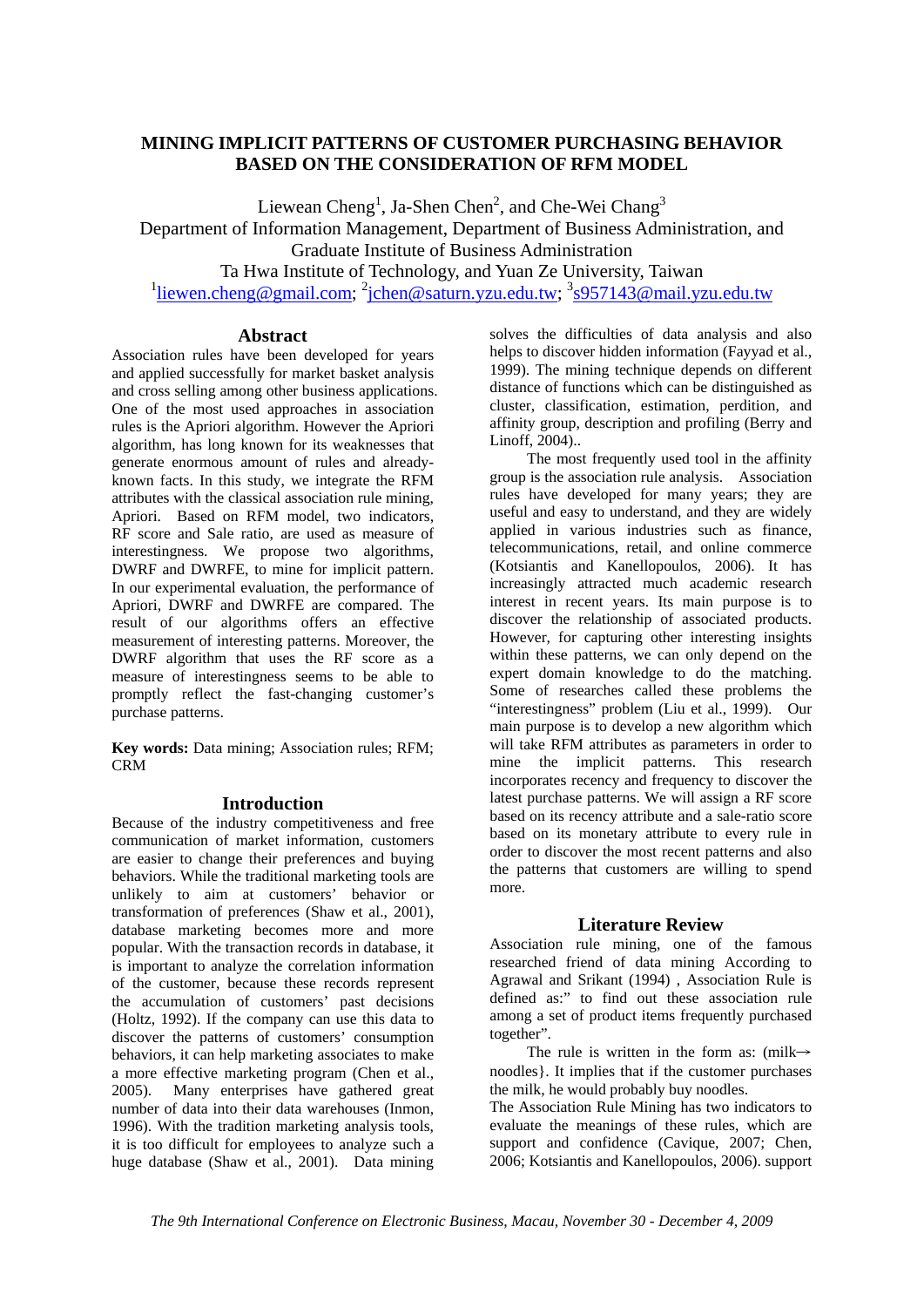of an association rule can be defined as the percentage of records that contain  $X \cup Y$  to the total number of records in the database. The user needs to set the threshold for support called minimum support; it is a key element to prune the search space and to limit the number of rules (Chen et al., 2006).

Another indicator, confidence is defined as the percentage of the number of transactions that contain X  $\cup$  Y to the total number of records that contain X. Confidence mainly measures the strength of the association rules, Apriori is the most traditional approach of association rule mining.

According to Chen (2002), rules generated by association rule mining could be can meaningless. It is not enough to discover the user's interesting patterns only by o=support and confidence. (Padmanabhan and Tuzhilin, 1999).

RFM model primarily analyzes and evaluates the consumer behavior (Miglautsch, 2002). RFM represents three reference indicators respectively, such that recent purchase time (Recently), frequency of buying (Frequency) and how much you pay (Monetary) (Hughes, 1994). By using these three indexes, it's able to evaluate the relationships between companies and customers and determine the value of every customer. Because this model can successfully analyze customer behaviors and segment customers, some data mining researches have already combined this model into their approaches, .such as in the areas of cluster analysis and classification (Kuo, 2007). In cluster analysis, these researches use the RFM point to segment the customers into a number of clusters with similar characteristics (Sung and Sang, 1998; Russell and Lodwick, 1999). Another research is in the area of classification and RFM variables are used to classify customers into different categories according to customer's value. (Kitayama et al., 2002; Kaymak, 2001). In those researches that incorporate the RFM Model, the RFM attributes are used mainly to identify the customers but not to improve the algorithms of apriori (Liu and Shih, 2005).

## **3.Problem Statement and Definition**

Market basket analysis, a typical example of association rule mining, is widely used in the retail industry. This process analyzes customer buying patterns by finding associations between the different items that customers have purchased in their carts. However, the disadvantages of this approach, apart from generating enormous amount of rules, are that the strong rules are not always interesting. According to Lin (Lin, 2001), the findings always represent the ordinary rules, i.e. the fact that are already known. These rules are easily

deduced from our life experience, thus they provide little value for marketing campaign (Balaji and Padman, 1999).

Market basket analysis varies according to different criteria, such as the types of values, dimension of data, level of abstractions and the methods of finding frequent itemsets. However, none of the above approaches takes account of the impact of rapid transitions on customer purchase behavior. In this study, we will integrate RFM attributes with resulting association rules in hopes that these attributes will help decision makers to extract interesting pattern programmatically. These attributes could be used as useful measures of interestingness of association rule.

Firstly, we will take the recency attribute, i.e. purchase time, into consideration. Recency attribute will be split into several intervals, for instance, we can categorize recency attribute into 3 intervals: customers with purchases within the last one month; between last one and last two months; and between last two and last three months. Such categories may be arrived at by applying business rules or by domain expertise.

Apriori ranks these association rules by the confidence and support measures, however, these measures are insufficient to provide the information of recency. Therefore, some strong rules could be outdated. Since the buying patterns might change dramatically with time, the most recent rules can accurately reflect customer purchase patterns more than others. Without the consideration of purchase time, the resulting rules generated by association rule mining might mislead the managers into the wrong marketing strategies. Secondly, the monetary attribute, i.e. sale amount of each rule, is regarded as a valuable factor to invest. In this study, we will explore the ratio of the sales amount contributed by the items from a specified frequent itemset to the total sales amount of the transactions that contains this frequent itemset. The frequent itemsets with a higher expense ratio indicate that these itemsets take up a considerable portion of the sale amount for every visit and. that customers are willing to pay more for these items. In the following section, we will define the terms used in this study.

#### **Definition 3.1:** Transaction database

Let the database,  $D = \{T1, T2, T3...Tn\}$  be a set of customer transaction records, T represents a transaction and is labeled by a cart number. For instance, T1 contains a set of products that customer has purchased, and is denoted as  $T1 = {P1}$ , P2, P3, P4…..Pn}, P is regarded as items in T1.

#### **Definition 3.2:** Recency variable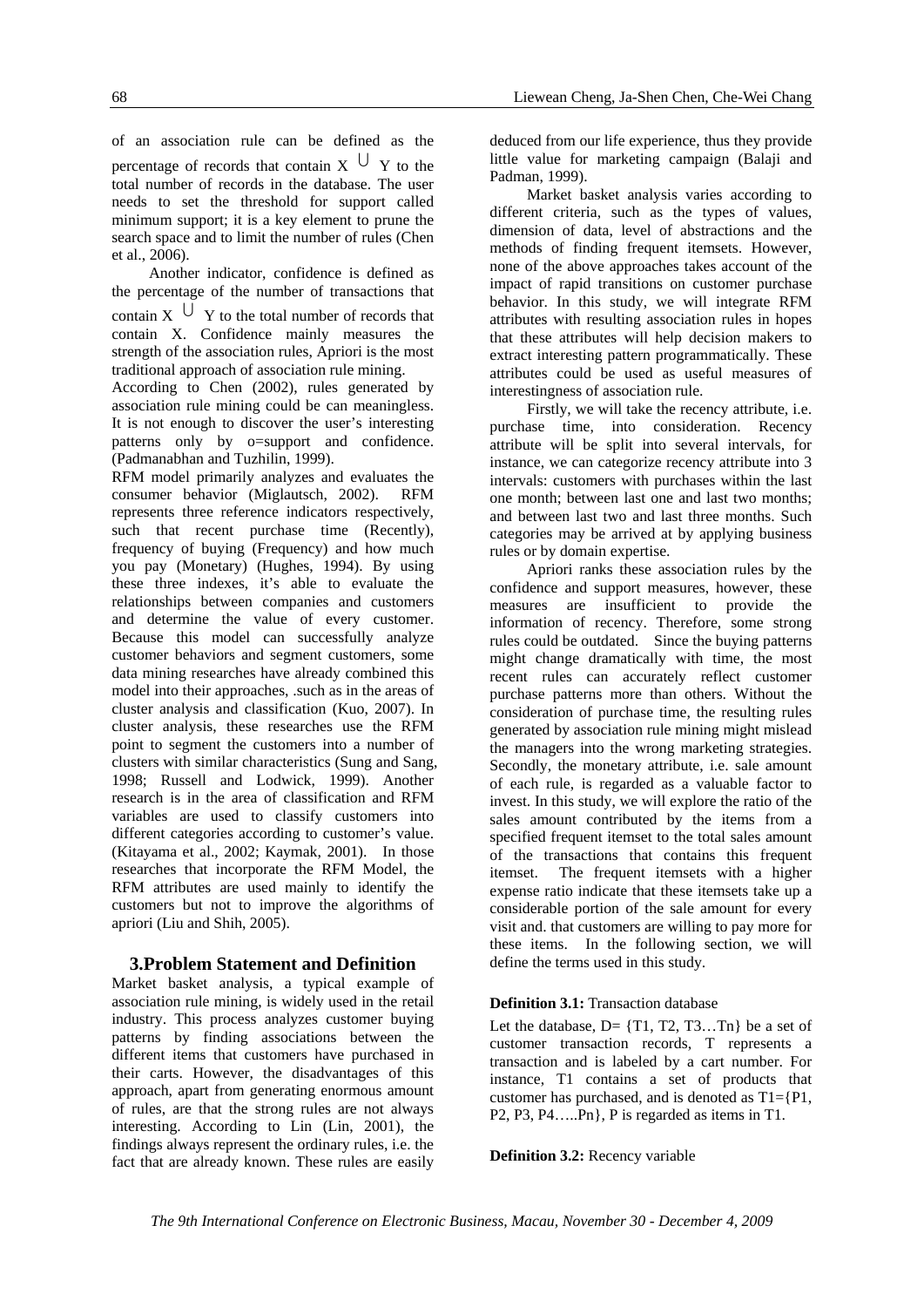Recency is defined as the duration from customer's last transaction to the time that analysis starts. The recency attribute can be split into intervals which are determined by domain expert.

#### **Definition 3.3:** RF\_weight

#### **Formula 3.4.1:**

I=number of time intervals,  ${F}$  =total frequency, that is the number of carts that contain the specified frequent itemset

The weight for those transactions containing a specified frequent itemset, whose purchase time fall into interval i., the formula (see Appendix) is, so as  $(F+I-1)!$  at  $(F+I-2)!$ 

$$
F!(I-1)!
$$
  $F!(I-2)!$ 

interval II, and so on.

The complete weight list for interval 1 to I is:

| $(F+I-1)!$ | $(F+I-2)!$ | $(F+I-3)!$ | $(F+I-I)!$ |
|------------|------------|------------|------------|
|            |            |            |            |
| $F!(I-1)!$ | $F!(I-2)!$ | $F!(I-3)!$ | $F!(I-I)!$ |

Example 3.5.1:  
\n
$$
I=3, F=10
$$
  
\nW1:W2:W3=C<sub>F</sub><sup>F+1-1</sup>: C<sub>F</sub><sup>F+1-2</sup>: C<sub>F</sub><sup>F+1-3</sup>  
\n $= C_{10}^{10+3-1}: C_{10}^{10+3-2}: C_{10}^{10+3-3}$   
\n $= 66:11:1$ 

## **Definition 3.6:** sale ratio

Sale-ratio is defined as

| $\Sigma(S_i)$ | 0 < i < n       |
|---------------|-----------------|
| $\Sigma(E_k)$ | $0 < k < = m$ , |

For those transactions containing the specified frequent itemset, we sum up the total sale amount contributed by items in this frequent item set, as in  $\Sigma(S_i)$  0 <i <= n,

here *n* represents the size of the frequent itemset *l*; *S1* represents the total sale amount of Item*1* of all the transactions that contain this frequent itemset

We sum up the totol of sale amount For those transaction containing the specified frequent itemset, as in

$$
\Sigma(E_k) \quad 0 < k < = m,
$$

for those transaction that contain the specified frequent itemset, *m* represents the number of transactions ;where  $E_l$  is the total sale amount of cart1

## **4.Algorithm**

4.1The DWRF –Algorithm

(Dynamic Weighted Recency and Frequency -Algorithm)

Derived from the classical algorithm, Apriori, we like to propose an novel algorithm which integrates the time and frequency factors to help screen out outdated rules. The new measure, RF Factor(i.e. Recency-Frequency score), can be used as another objective measure of interestingness for the decision makers.

We propose a new algorithm, DWRF, which use a RF score to filter out out-of-date patterns. The algorithm emphasizes the relationship between purchase time and patterns, therefore it will timely reflect the customer purchase patterns. In this approach, manager can dynamically set up the time intervals for comparison, for instance, the recency can be split into the last week, the last 2nd week, the last 3 week and so on. The RF scores are calculated dynamically depends on 2 parameters, the time intervals and the frequencies in each time slot for those transactions with a particular frequent itemset..

The DWRF- algorithm includes 5 phases as follows.

- Phases 1: Defining time intervals by managers/users
- Phases 2: Retrieving transactions which contain the frequent itemsets generated by Apriori.
- Phases 3.a: Assigning every transaction with this specified frequent itemset to the right time slot by its purchase time and recording the count of every time slot.
- Phases 3.b: Calculating the sale amount that is contributed by the items in every transaction with this specified frequent itemset, and the total amount of this transaction.
- Phases 4: Calculating RF score for the specified frequent itemset,, repeat phase 2 to 4 for next frequent itemset until all the frequent itemsets are scanned.
- Phases 5: Retrieving the frequent itemsets or rules whose RF scores exceed the RF-threshold given by manager or domain expert.

**Example 4.1.1:** Divide into three time intervals in the research period Large itemset: A and B (generated by Apriori) Total frequency  $=10$ 

Time intervals are 2006/01, 2006/02, 2006/03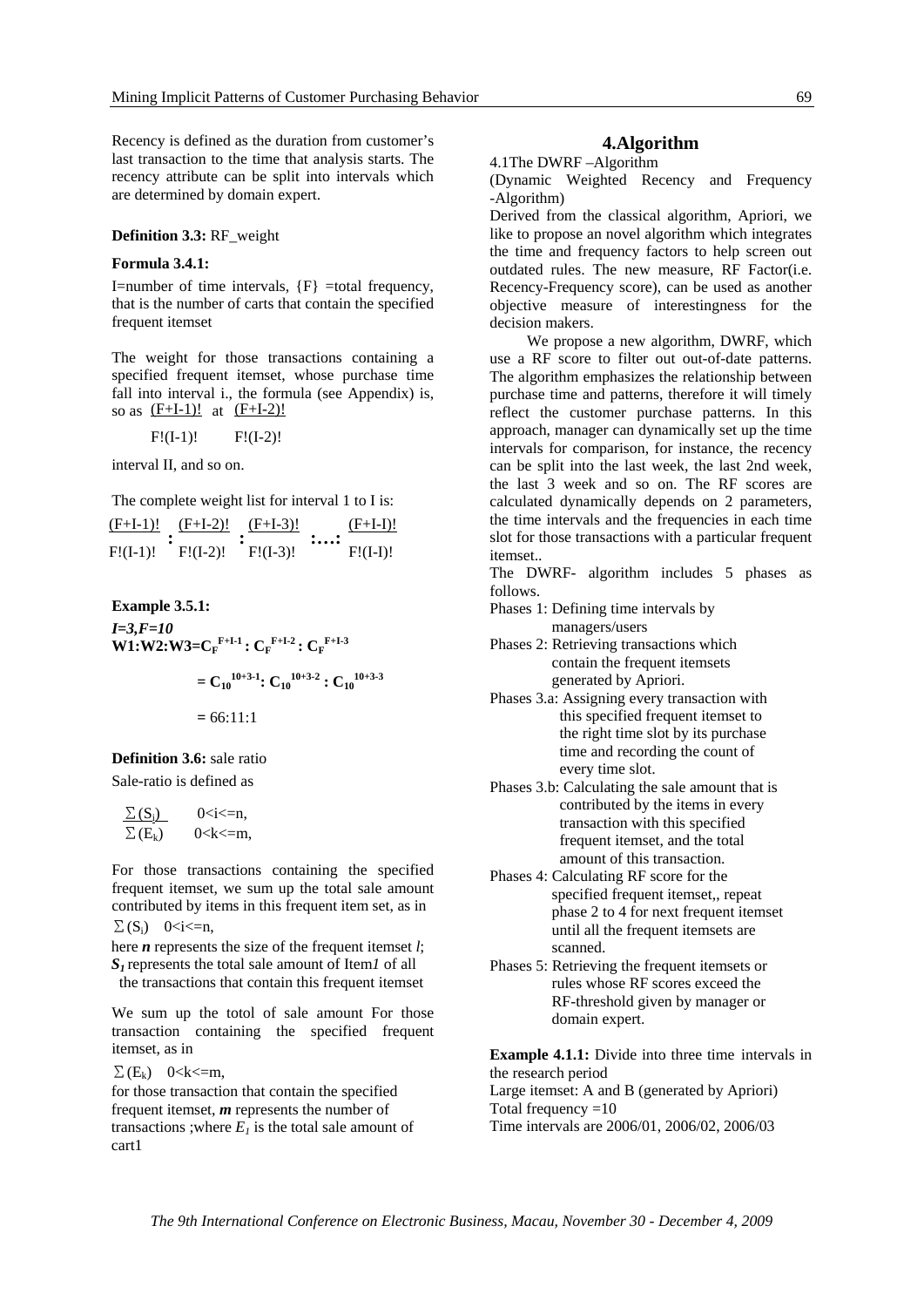| <b>TID</b>     | <b>Item</b>   | Sale date  |
|----------------|---------------|------------|
| 1              | <b>ABCD</b>   | 2006/03/12 |
| $\overline{2}$ | <b>ABDE</b>   | 2006/02/11 |
| 3              | <b>ABDEFG</b> | 2006/02/10 |
| 4              | ABD           | 2006/01/15 |
| 5              | <b>ABFGHK</b> | 2006/03/17 |
| 6              | <b>ABJKL</b>  | 2006/03/18 |
| 7              | <b>ABMK</b>   | 2006/03/09 |
| 8              | <b>ABGH</b>   | 2006/02/24 |
| 9              | <b>ABDEK</b>  | 2006/01/16 |
| 10             | ABGHHKL       | 2006/01/14 |

| Time interval | Frequency | Sale date  |
|---------------|-----------|------------|
|               |           |            |
| 2006/03       | Δ         | 2006/03/12 |
|               |           | 2006/03/17 |
|               |           | 2006/03/18 |
|               |           | 2006/03/09 |
| 2006/02       | 3         | 2006/02/11 |
|               |           | 2006/02/10 |
|               |           | 2006/02/24 |
| 2006/01       | 3         | 2006/01/15 |
|               |           | 2006/01/16 |
|               |           | 2006/01/14 |

Figure 4.2: time-frequency transaction table.

Formula.4.1:RF\_scores of large itemset:

| $RF Score = -$ |                                                                      | Veighted of each time interval * Frequency of each time interval |                                 |                                                        |           |  |
|----------------|----------------------------------------------------------------------|------------------------------------------------------------------|---------------------------------|--------------------------------------------------------|-----------|--|
|                |                                                                      |                                                                  |                                 | Weighted of the receny time interval * Total frequency |           |  |
|                | $\sum_{\mathbf{W}_{\ell i}} \mathbf{w}_{\ell i} * F_{\ell i}$        |                                                                  |                                 |                                                        |           |  |
|                | $=\frac{i=1}{w_6*f_\ell}$ , $1\leq i\leq I$ , $i \in \text{integer}$ |                                                                  |                                 |                                                        |           |  |
| The            |                                                                      |                                                                  | weight for interval 2006/03     |                                                        | is        |  |
|                | $C_{10}^{10+3-1}$ =12. (10!2!)=66                                    |                                                                  |                                 |                                                        |           |  |
| The            |                                                                      |                                                                  | weight for interval             | 2006/02                                                | <i>is</i> |  |
|                | $C_{10}^{10+2-1}$ =11!/(10!1!)=11                                    |                                                                  |                                 |                                                        |           |  |
|                |                                                                      |                                                                  | The weight for interval 2006/01 |                                                        | is        |  |
|                | $C_{10}^{10+1-1}$ =10!/(10!0!)=1                                     |                                                                  |                                 |                                                        |           |  |
|                |                                                                      |                                                                  |                                 |                                                        |           |  |

The RF-score is:  $(66*4+11*3+1*3)/(66*10)=(264+33+3)/660=300/6$ 60=0.45

**Example 4.1.2:** Table 4.3 list the frequent itemsets, the count at each time slot, and the RF\_score. RF score represents the strength of recency. When the RF threthods is set to  $0.45$ , the latest frequent itemsets are  ${c e}$   ${c b}$   ${b e}$   ${e g}$ 

| Table 4.3: An illustrative of the generation of |  |  |  |  |
|-------------------------------------------------|--|--|--|--|
|-------------------------------------------------|--|--|--|--|

| Freque<br>nt<br>itemset<br>S | Total<br>frequen<br>cy | Time intervals by<br>Month-frequency |     |     | RF<br>$\mathcal{S}c$<br>roe |
|------------------------------|------------------------|--------------------------------------|-----|-----|-----------------------------|
| A b c                        | 805                    | 272                                  | 179 | 354 | 0.3<br>38                   |
| a d                          | 354                    | 122                                  | 200 | 32  | 0.3<br>48                   |
| c e                          | 322                    | 145                                  | 139 | 38  | 0.4<br>53                   |
| b d                          | 259                    | 50                                   | 167 | 41  | 0.1<br>98                   |
| c b                          | 249                    | 182                                  | 52  | 15  | 0.7<br>33                   |
| b e                          | 243                    | 145                                  | 90  | 8   | 0.6<br>00                   |
| $\ell f$                     | 232                    | 96                                   | 90  | 46  | 0.4<br>17                   |
| e <sub>g</sub>               | 231                    | 111                                  | 92  | 28  | 0.4<br>84                   |
| cf                           | 218                    | 9                                    | 149 | 60  | 0.0<br>48                   |
| b g                          | 218                    | 85                                   | 98  | 35  | 0.3<br>94                   |

RF\_Scroe for all of large itemset

4.2 The Incremental Mining Large Itemsets from DWRFE Algorithm

We propose another algorithm, DWRF, which. uses another measure, sale amount ratio, to extract those patterns that take takes up a good portion of sale per visit. We present that this pattern has the stronger strength with purchase monetary behavior. 4.2.1 The Sale Ratio Indicator

Sale ratio is defined as

For those transaction that contain the specified itemset, the summation of sale amount which is contributed bye items in frequent itemset divided by the summation of sale amount of transactions. We can infer that the customers are willing to pay more portion for those patterns with higher sale ratio.

#### **Example 4.2.1:**

Assume the there are 10 transactions that contains a frequent itemset {A,B,C}:

Table 4.6: An illustrative for {si} and {ei} for

one of large itemset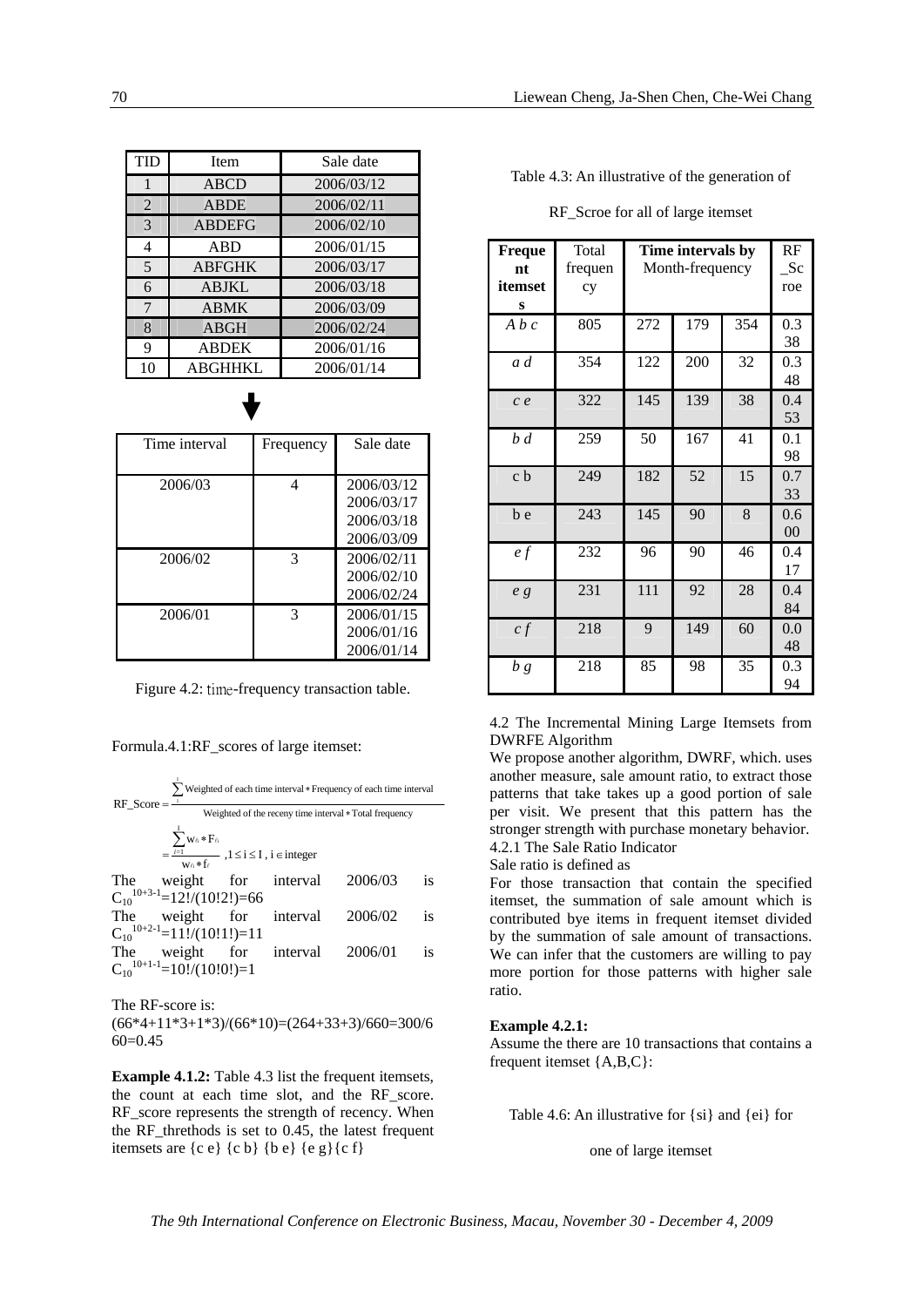| Transa<br>ction | items                | The sale<br>amount<br>${A, B, C}$ | total<br>sale<br>amount<br>in this |
|-----------------|----------------------|-----------------------------------|------------------------------------|
|                 |                      |                                   | caet                               |
|                 | ${A,B,C,D,E}$        | 40                                | 80                                 |
| 2               | ${A, B, C, F, G}$    | 60                                | 300                                |
| 3               | ${A,B,C,G,H}$        | 100                               | 160                                |
| 4               | ${A,B,C,D,H}$        | 70                                | 180                                |
| 5               | ${A,B,C,H,I}$        | 150                               | 200                                |
| 6               | ${A,B,C,M,I}$        | 55                                | 140                                |
| 7               | ${A,B,C,M,N}$        | 65                                | 120                                |
| 8               | ${A, B, C, O, P, Q}$ | 90                                | 170                                |
| 9               | ${A,B,C,S,T}$        | 160                               | 190                                |
| 10              | ${A,B,C,M,T}$        | 350                               | 500                                |

From the above data, the sale ratio would be calculated, as the formula:

 ${40+60+100+70+150+55+65+90+160+350}/$ 

{80+300+160+180+200+140+120+170+190+500}  $= 0.537$ 

4.2.2 The Incremental Mining Frequent Itemsets from DWRFE Algorithm

This approach can focus on the users interesting pattern to be discovered faster and we show a whole process of DWRFE pattern generation as follows.



Figure 4.3: DWRFE -algorithm incremental

mining process.

#### **5. Experiments**

The experiments were used to examine our algorithm performance which are compared with the original approach,Apriori. The tools include Microsoft SQL Server 2005 BI Suite and Java lanuage.

5.1 Data Sources and Data Structures

In this section, we assign four datasets in our experiment for testing our algorithm. All of the four datasets sources are from real datasets of one of major retailers in Taiwan during January 2005 to December 2006. The data are divided into a 75 percent and a 25 percent randomly, named RT-75 and RT-25; another two, CT-1 and CT-2, are modified data. Table1 summarizes the parameters used.

Table 5.1: Datasets description

|        | Datase<br>t1 | Datas<br>et <sub>2</sub> | Datas<br>et3 | Datas<br>et4 |
|--------|--------------|--------------------------|--------------|--------------|
| Name   | $RT-25$      | RT-75                    | $CT-1$       | $CT-2$       |
| Size   | 19995        | 65819                    | 10343        | 14433        |
|        |              |                          | 5            |              |
| Data   | Real         | Real                     | Synth        | Synth        |
| source | data         | data                     | etic         | etic         |

5.2 Performance Evaluation

The comparison of the effectiveness among the three algorithms ,Apriori, DWRF and DWRFE was made by the following aspects; firstly the number of frequent itemsets; secondly, the importance of the top ten frequent itemsets.

*Comparison with the Number of Frequent Itemset*  We applied these algorithms to the four datasets and observed that the number of frequent itemsets decreased when the RF-threshold increased.(see Figure5.1), where the minimum support is 0.0017,minimum sale ratio is 0.3, and RF score ranges from 0.25 to 0.5. When the RF-threshold went up, there is no change in number for Apriori, however, the number of frequent itemsets in both DWRF and DWRFE dropped dramatically. We also observed that the numbers became closer between DWRF and DWRFE when the RF-threshold increased. This might imply that the DWRF has screened out the majority of unsatisfied rules. The consequence was similar in all datasets no matter whether the minimal support was changed (Fig. 5.1(b))

Thus, we can infer that DWRF and DWRFE can diminish numbers of patterns successful better than the classical approach.





*The 9th International Conference on Electronic Business, Macau, November 30 - December 4, 2009*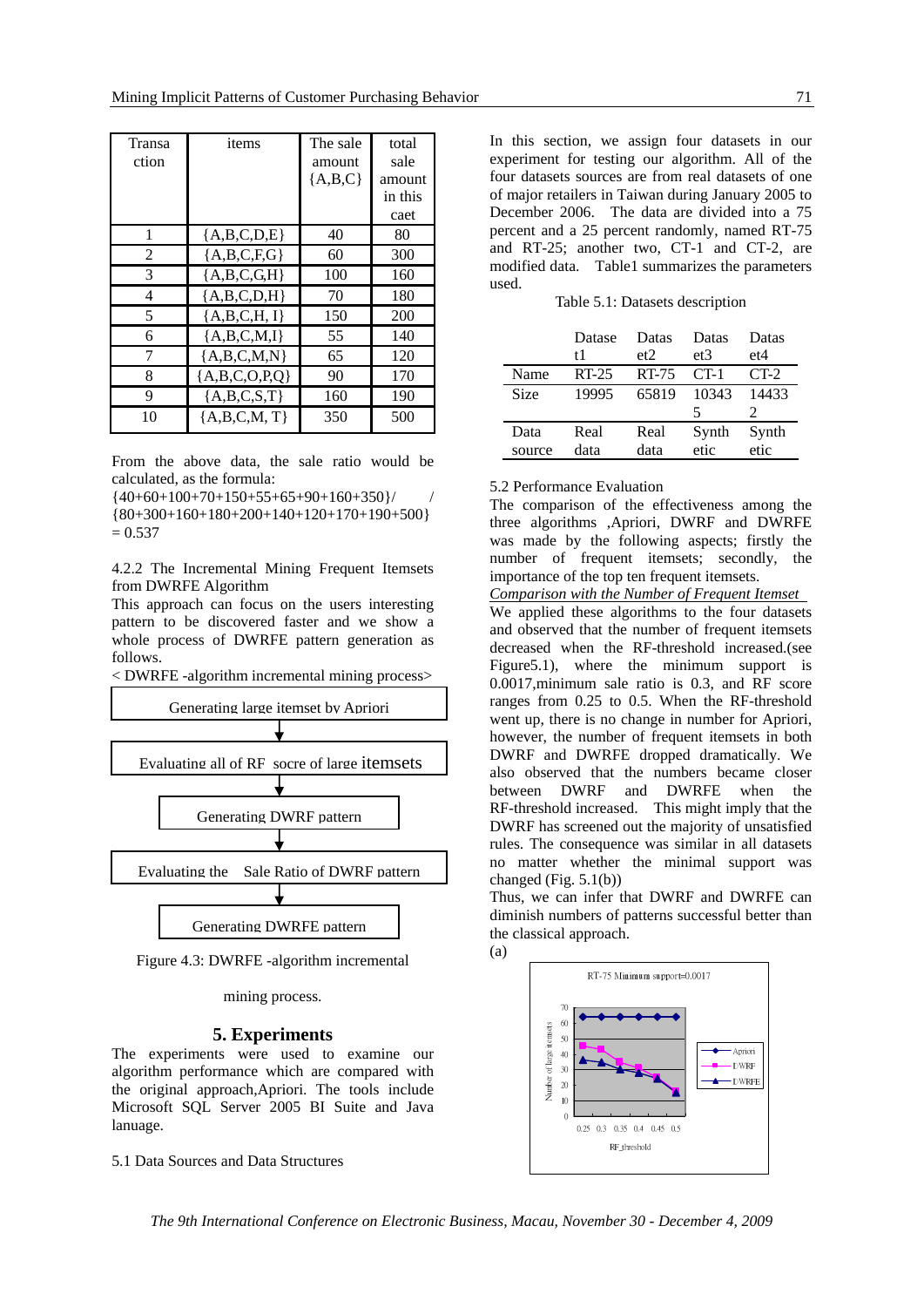



## itemsets of Apriori, DWRF and DWRFE

#### 5.2.2 Comparisons of Top Rules with Algorithm **Outputs**

We applied the three algorithms to dataset CT-2. with a minimum support of 0.0020. and selected the top rules from these algorithms (table 5.2). Ranking by confidence, RF score, and sale ratio are listed also. We observed that the rules were ranked differently according to different criteria, especially the great difference between Apriori and DWRF. For instance, the fifth rule of RF algorithm is ranked as the 41th place in Apriori algorithm. This indicates that we might accidently delete some rules by increasing minimal confidence, thus we might miss some interesting patterns. There made little difference between the ranking of rules between DWRF and DWRFE. This is possibility due to the total sale amount of shopping carts is too huge, and sale amount contributed by the specified frequent itemset is relatively smaller.

| <b>DWREF</b> | DWRF-   | Apriori- | RF score | rules                   |
|--------------|---------|----------|----------|-------------------------|
| ranking      | Ranking | ranking  |          |                         |
|              |         | 13       | 0.529    | 222341->222343          |
|              |         | 17       | 0.601    | $8076 \rightarrow 8074$ |
|              |         | 19       | 0.578    | 8085 > 8074             |
|              |         | 23       | 0.554    | $8081 - 8074$           |
|              |         | 39       | 0.468    | 107626->118909          |
|              |         | 41       | 0.497    | 118909->7685            |
|              |         | 43       | 0.479    | 115881->7685            |
|              | n       | 49       | 0.483    | 118909->135008          |

Table 5.2: Top rules selected by Apriori, DWRF, and DWRFE

e=0.005 and the time intervals were set by quarter.

## **6. Conclusions and Suggestion**

In this research, in order to solve the interestingness problem, we present two novel approaches, DWRF-algorithm and DWRFEalgorithm to mine for the implicit patterns. Two parameters, RF score and Sale Ratio, are used as measures of recency and monetary characteristics of rules. The DWRF and DWRFE algorithm not only reduce the number of rules but also retrieve prompt and interesting patterns. Moreover, the time intervals can be set dynamically according to managers' wishes.; either in a consecutive or discrete manner. In addition, the RF weight formula for each time interval is devised mathematically. The DWRF provides a rational base for weight assignment. The approach is able to respond fast to user's needs in the different environments by analyzing the current customer purchase pattern. It seemed to be that our approach is more flexible than other classical algorithm.

 We tested Apriori, DWRF, DWRFE on four datasets and compared the result.. All the results show that our approach is more effective to reduce the number of the frequent itemsets than Apriori. We observe that there is a big difference between the ranking of DWRF and that of Apriori., and the result proves to be that our algorithm can retrieve timely purchase pattern.

## **References**

- [1] Agrawal, R. & Srikant, R. (1994), "Fast Algorithms for Mining Association Rules," Proceedings of the 20th International Co nference on Very Large Database, pp. 487 -499.
- [2] Berry, M., & Linoff, G. (2004), "Data mi ning techniques: for marketing, sales, and customer relationship management," John Wiley & Sons, Inc., NY.
- [3] Cavique. L. (2007), "A scalable algorithm for the market basket analysis," Journal of Retailing and Customer Services 14(6) pp.400-407.